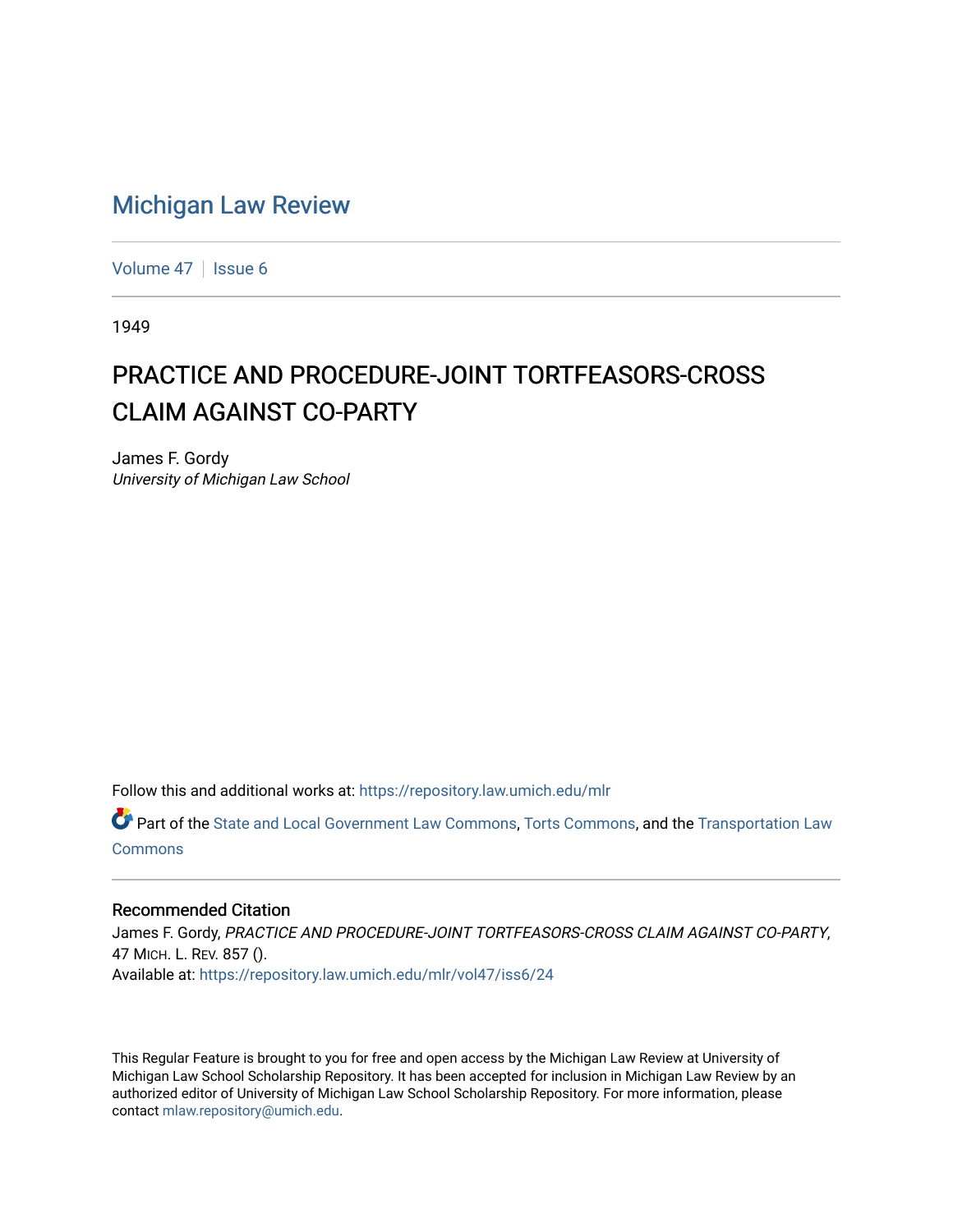1949 ] **RECENT DECISIONS** 857

PRACTICE AND PROCEDURE-JOINT TORTFEASORS-CROSS CLAIM AGAINST CO-PARTY-Plaintiff was driving his team on the highway, closely followed by the auto of defendant Wood, which was in turn followed by that of defendant Perry. Perry, driving at a high rate of speed, collided with the rear of Wood's auto, causing it to collide with plaintiff's wagon. Plaintiff sued both defendants to recover for damage to himself and his wagon, alleging negligence in the conduct of each. Defendants answered, each denying his own negligence. Wood interposed a cross claim against Perry, alleging Perry's negligence to be the sole cause of the collision, and demanded judgment for damage to his auto. Perry's motion to strike the cross claim was overruled. On appeal, *held,* reversed. A defendant may file a cross claim against a co-defendant only if such cross claim is founded upon, or is necessarily connected with, the subject matter of the plaintiff's action. *Horton v. Perry,* **(N.C.** 1948) 49 **S.E.** (2d) 734.

Those few courts which have been faced with this question have generally accepted the premise stated in the principal case, but have disagreed in its meaning and application to this situation.<sup>1</sup> Three courts have construed the requirement narrowly. In Wisconsin "A defendant . **.** . may have affirmative relief against a co-defendant... but in all such cases such relief must involve or in some manner affect the... transaction... which is the subject matter of the [plaintiff's] action."2 Though this provision seems broad enough to permit a cross claim like that in the principal case, the Wisconsin court, on similar facts, held that the subject matter of plaintiff's action was his primary right, invaded by defendant's act, which was entirely distinct from the relief demanded by defendant in his cross claim and therefore not cognizable in that action.3 The North Carolina statute provides, "Judgment may be given for or against one or more of several . **..** defendants; and it may determine the ultimate rights of parties on each side, as between themselves."4 Although this would seem more liberal than the Wisconsin provision, it was held to permit determination of primary and secondary liability between joint tortfeasors but not consideration of cross claims between defendants as to matters not connected with the subject matter of plaintiff's action.<sup>5</sup> The principal case, in interpreting the North Carolina statute to determine whether defendant's cross claim is connected with the subject matter of plaintiff's action, follows Wisconsin's narrow approach. In Connecticut, where "cross complaints of the

**I** Cross claims against co-parties were unknown at common law, and only a few codes provide for them. See 26 MICH. L. REV. 1 at 41 (1927); 42 MICH. L. REV. 268 (1943). <sup>2</sup> Wis. Stat. (1947) § 263.15.

**<sup>3</sup>**Liebbauser v. Milwaukee Electric Railway & Light Co., 180 Wis. 468, **193** N.W. **522** (1923), 43 A.L.R. 879 (1926). This fine analysis of the "transaction" and "subject matter," the dissent points out, in effect abrogates the effect of the statute. See also, POMEROY, CODE REMEDIES, 5th ed., § 682 (1929), where the author asserts that most code clauses covering this subject are practically a dead letter, only a few having been accepted and acted on according to their evident intent.

4 **N.C.** Gen. Stat. (Michie, 1943) c. 1, § 1-222.

<sup>5</sup> Montgomery v. Blades, 217 N.C. 654, 9 S.E. (2d) 397 (1940).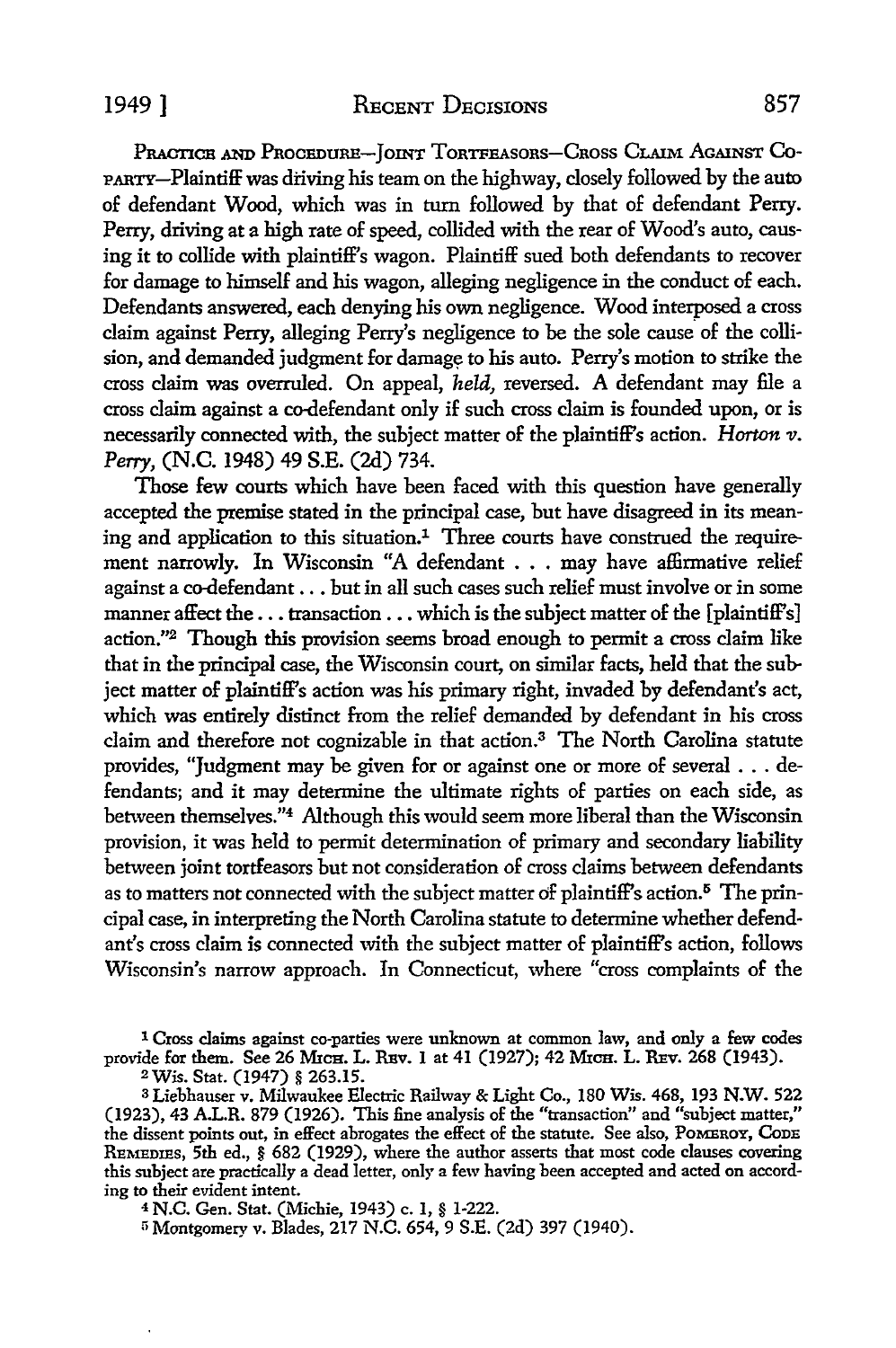nature of cross bills in equity, touching matters in question in the original complaint, may be filed by the defendant in any action,"<sup>6</sup> an unreasonably strict interpretation has held that in this situation the matter in demand in the cross claim does not touch matters in question in the original complaint.<sup>7</sup> Two jurisdictions have taken the contrary approach. The New York statute, like that of North Carolina in that it makes no specific provision for cross claims between co-parties, states that "where the judgment may determine the ultimate rights of the parties on the same side as between themselves... the party who requires such a determination must demand it in his pleading.... The controversy between the parties shall not delay a judgment... unless the court otherwise directs."s This the New York court held did not apply to authorize litigation between defendants which was in no way connected with plaintiff's cause of action, but did apply where the relief sought by defendant was based on the facts involved in plaintiff's claim, in order to avoid a multiplicity of suits arising out of the same transaction.9 This view has the merit of liberality and can be applied at the court's discretion. New Jersey, on similar statutory authority,<sup>10</sup> has followed New York's lead in the liberal approach, holding that in a passenger's action for personal injuries against owners of colliding cars, one defendant may cross claim against the other.<sup>11</sup> The purposes of code provisions on procedure are to eliminate the rigid common law requirements, to promulgate more efficient and expedient administration of justice, and, by avoidance of a multiplicity of suits, to enable parties to determine their differences in one action as far as possible.12 Further, whether the judgment is in favor of or against plaintiff as to either or both defendants, the issue of negligence is not res judicata in subsequent proceedings between the two defendants, and complete relitigation is thus necessary.<sup>13</sup> Supporting the narrow approach is the delay caused to plaintiff if he is compelled to become a mere observer in a contest between the two defendants. 14 On the other hand, the most obvious support for the liberal view is the converse delay and expense to both defendants in bringing a separate action, and to the witnesses who will again be called. Furthermore, there is the cost to taxpayers of such extended litigation. The most important consideration, however, should be the burden which the narrow view imposes on the courts themselves. It is inherent in the denial of such a cross claim that the court must twice go into

**6** Conn. Practice Book (1934) **§** 112.

**<sup>7</sup>**Puleo v. Goldberg, 129 Conn. 34, 26 A. (2d) 359 (1942). **<sup>8</sup>**N.Y. Civil Practice (Cahill-Parsons 1946) **§** 264.

**<sup>9</sup>**Bigelow v. Dubukue, 141 Misc. 29, 252 N.Y.S. 79 (1930).

**<sup>10</sup>**Rev. Stat. NJ. **§§** 2:27-2, 2:27-137 (1948). 11 Canadiano v. Pittenger, 7 N.J. Misc. 1027, 148 A. 14 (1929). See also, Fed. Rule 13 (g), 28 U.S.C.A. (1946) Fall. Sec. 723c makes specific provision for cross claims against co- parties, in language similar to the Wisconsin statute; it is indicated this provision will be liberally interpreted and applied. 3 Moos'S **FEDERAL PRAcTICE,** 2d ed., 91 (1948).

**12** Coastal Produce Assn. v. Wilson, 193 S.C. 339, 8 S.E. (2d) 505 (1940). See also, POMEROY, **CODE REMEDIEs,** 5th ed., **§** 16 (1929). **18 JuGMENTREs sTATEmNT, §** 82 (1942). <sup>14</sup> Liehhauser v. Milwaukee Electric Railway & Light Co., supra, note 3.